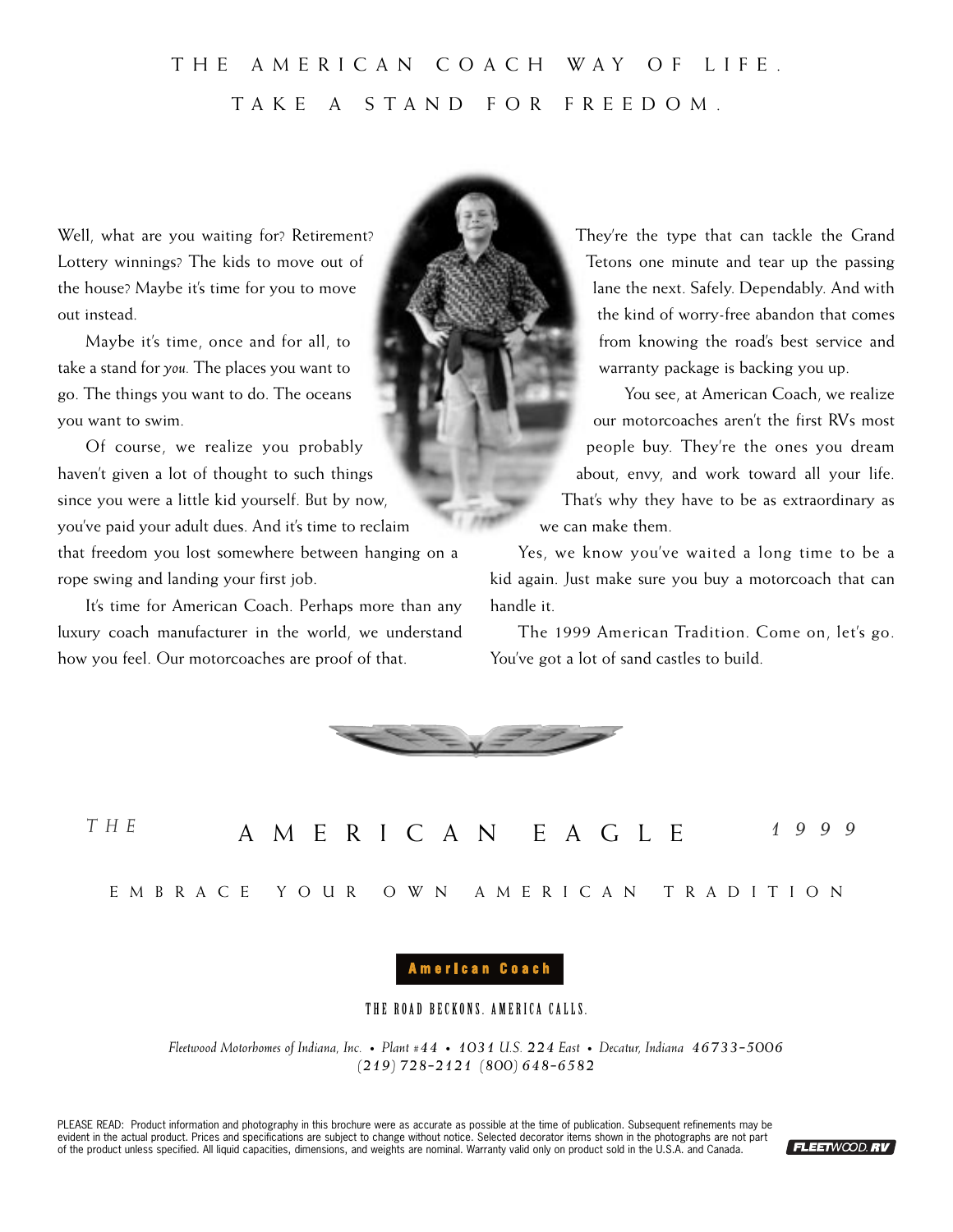



# MODEL  $40ENS$



Villa Leather Sle

Villa Leather Sle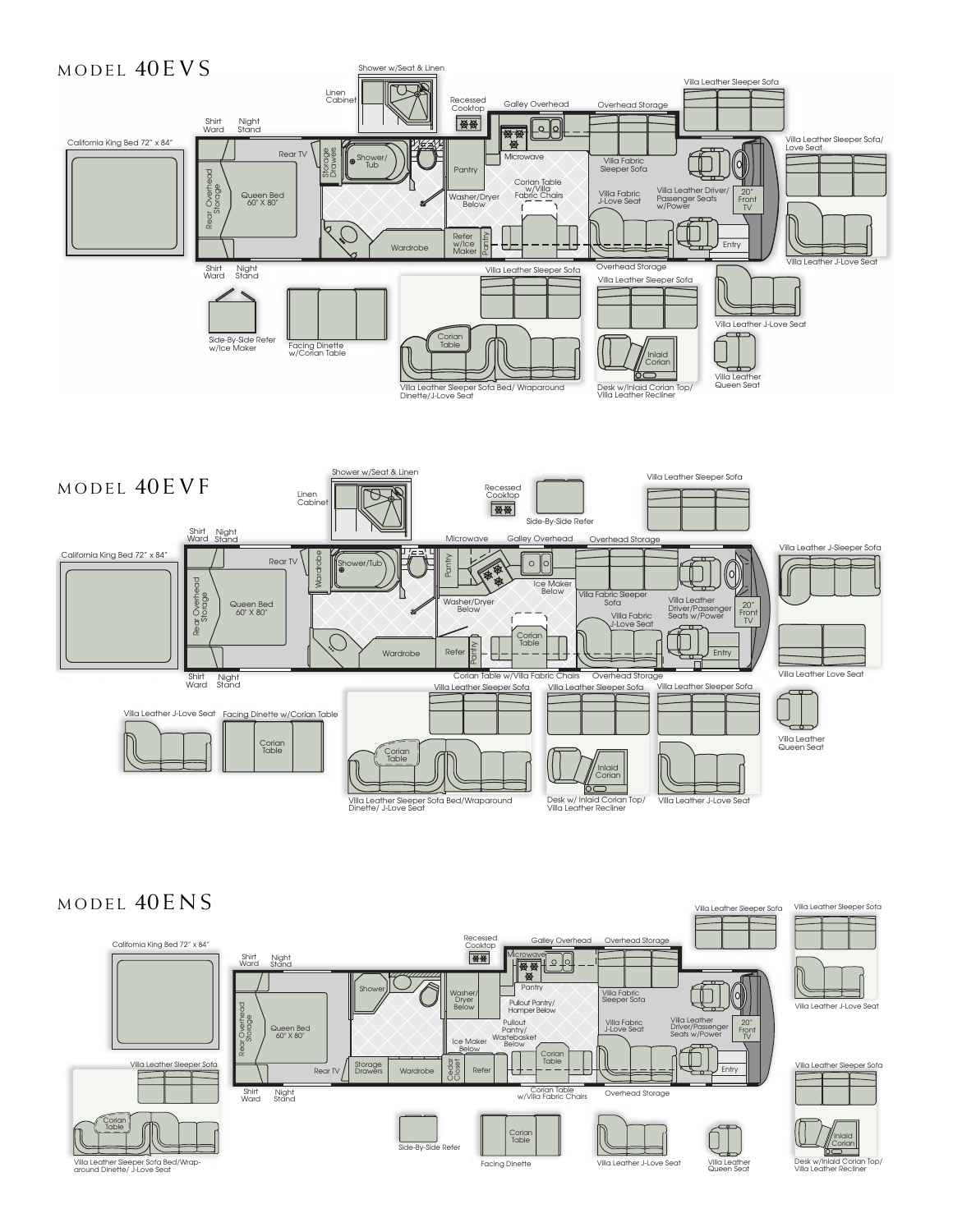# STANDARD & OPTIONAL FEATURES

#### AUTOMOTIVE

S Engine—Cummins® C.8.3 Liter, 350 HP ISC Diesel

S Transmission—Allison® MD-3066, 6-Speed Automatic

S Spartan® Mountain Master Chassis

S Independent Front Suspension w/45° Steering Angle

- S Air Ride Suspension w/Bilstein® Shocks
- S Undercoating
- S Auxiliary Fog Lamps
- S Cast Aluminum Wheels (4)
- S ABS Brakes
- S Radial Tires
- S 3-Point Leveling Jacks

S Oversized VDO Gauges

- S Nippondenso Climate Control System
- S Power Driver Window
- S Intermittent Wipers (Single Motors)
- S 6-Way Power Driver/Passenger Seats—Leather
- S Sony® Rear Vision System with Audio
- S Sony® AM/FM Cassette
- S Sony® 10 Pack Disc Player
- S Heated Mirrors with Remote Adjustment
- S Windshield Tint Band
- S Battery Disconnects
- S Trailer Hitch 10,000 Lbs. Capacity
- S Cruise Control
- S Air Horns
- S I.C.C. Light Switch
- S 2-Speed Dash Fans
- S Driver/Passenger Map Lights
- S Automotive Safety Dash (w/TV)
- S Corian® Drink Holder w/Logo
- S CB Radio Ready
- S PAC Brake
- S Auxiliary 12V Dash Receptacle
- S Electronic Battery Control Center
- S Tilt/Telescope Steering Wheel
- S Full Air Brakes w/Automatic Slack Adjusters
- S Underhood Utility Light, Front and Rear
- S Tinted Acrylic Sun Visors
- S Cab Side Pull Down Shades
- S Sound Insulation in Subfloors, Front and Rear
- S Steel Surface on Front Bulkhead/Engine Frame
- S Pneumatic Pop-Up Stepwell Cover
- S Back Lighted Instrument Panel
- S Remote Auxiliary Start System
- S (4) 6V Battery 217 Amp Auxiliary Batteries
- S (2) 12 Volt Battery 2000 CCA
- O Hand-Held CB
- O Manual Air Dump Override Switch

#### **STRUCTURAL**

- S Stacked Rail Chassis Frame
- S Vacubond Floor
- S Steel Reinforced Sidewalls and Ceiling
- S Electric Slide-Out (Model 40EVS, 40ENS Only)
- S Steel Outriggers on Chassis
- S Vacubond Walls with Laid-up Fiberglass
- S Heated Water & Holding Tank Compartments
- S Vacubond Insulated Storage Compartments

#### EXTERIOR

- S 50' Air Service Line
- S Detachable 50 Amp Power Cord
- S Full Fiberglass Front & Rear Caps
- S Gelcoat Fiberglass
- S One-Piece Domed Fiberglass Roof
- S Stainless Steel Bumpers—Front & Rear
- O Two-Piece Rear Ladder
- O Norcold® Freezer/Refrigerator
- S Polyethylene Battery Trays
- S Hydraulic Genset Slide-Out
- S Power Entry Single Step
- S 29" Wide Entry Door w/Deadbolt
- S Dual Holding Tank Sani-Flush System
- S Locking Exterior Storage Compartments
- S (4) Exterior Graphics
- S Dual Pane Windows
- S 20' Patio Awning
- S 5' & 12' Window Awnings
- S Awning Rail Molding RS/DS
- S Mud Flaps—Front & Rear
- S Protective Bra Cover w/Logo
- S Stainless Steel Kickplate Under Entry Door
- S Exterior Rinse Hose with Soap Dispenser & Paper Towel Holder
- S Deluxe Entry Handle
- S Luggage Compartment Lights
- S Docking Lights—2 Each Front & Rear
- S Tank Level Monitor
- O Digital Satellite System with Automatic Lift
- S Fiberglass Front Quarter Panels/Wheel Trims
- S Exterior Convenience Light at Dump Valves
- S Exterior Storage Doors w/Pantograph Hinge
- O Screen Door
- S Water Pump Switch
- S Long Handled Squeegee
- S Holding Tanks with Low Point Drain Valves
- S One 54" Slide-Out Storage Tray
- O Additional 54" Slide-Out Tray
- O 36" Slide-Out Tray

S Fresh Water Hose S Fresh Water Fill

O 12' D/S Awning

Refrigerator

S Water Filter

S Smoke Detector S Fire Extinguisher S Solar Charging Panel

S Park Telephone Ready S Rigid Furnace Ducting System S Washer/Dryer (Vented)

Remote

- O "Eagle" Graphics
- O Exterior Entertainment Center

S Floor Mounted LPG Tank, 40.3 Gallon

S Onan® 7.5 kw Quiet Diesel Generator S Dometic® 12 Volt LP/Electric Large Door

O 120V/LP Dometic® Side-By-Side Refrigerator w/Ice Maker (EVS Only) S Deluxe Range with Large Oven

S Ice Maker (ENS, EVF Only)

S 50 Amp 120 Volt Power Cord S Motorized Elevating 20" Sony®

APPLIANCES

O 120V/LP Dometic® Side-By-Side Refrigerator

O Kitchen Aid® 2-Burner Recessed Cooktop S Microwave/Convection Oven with Built-in Range Hood with Light/Fan

Trinitron Color TV (Front) with Remote 13" Sony® Trinitron Color TV (Rear) with

S Sony® VHS—4 Head Hi-Fi Stereo VCR S — Source Manager 20 2000 Watt Continuous Inverter, 100 Amp Converter, Intelligent Transfer Switching

2500 Watt Continuous Inverter, 130 Amp Converter, Intelligent Transfer Switching S Multi-Point Water Pump Switching S Residential China Bowl Flush Toilet S D.S.I. 10 Gallon Water Heater LP/120V S LPG Leak Detector w/Automatic Shut-Off S 12 Volt Carbon Monoxide Detector

S Dual Roof A/C —13,500 BTU (Each) S Dual Furnaces with Thermostat & Auto Ignition BTU (35M each)

-Source Manager 25